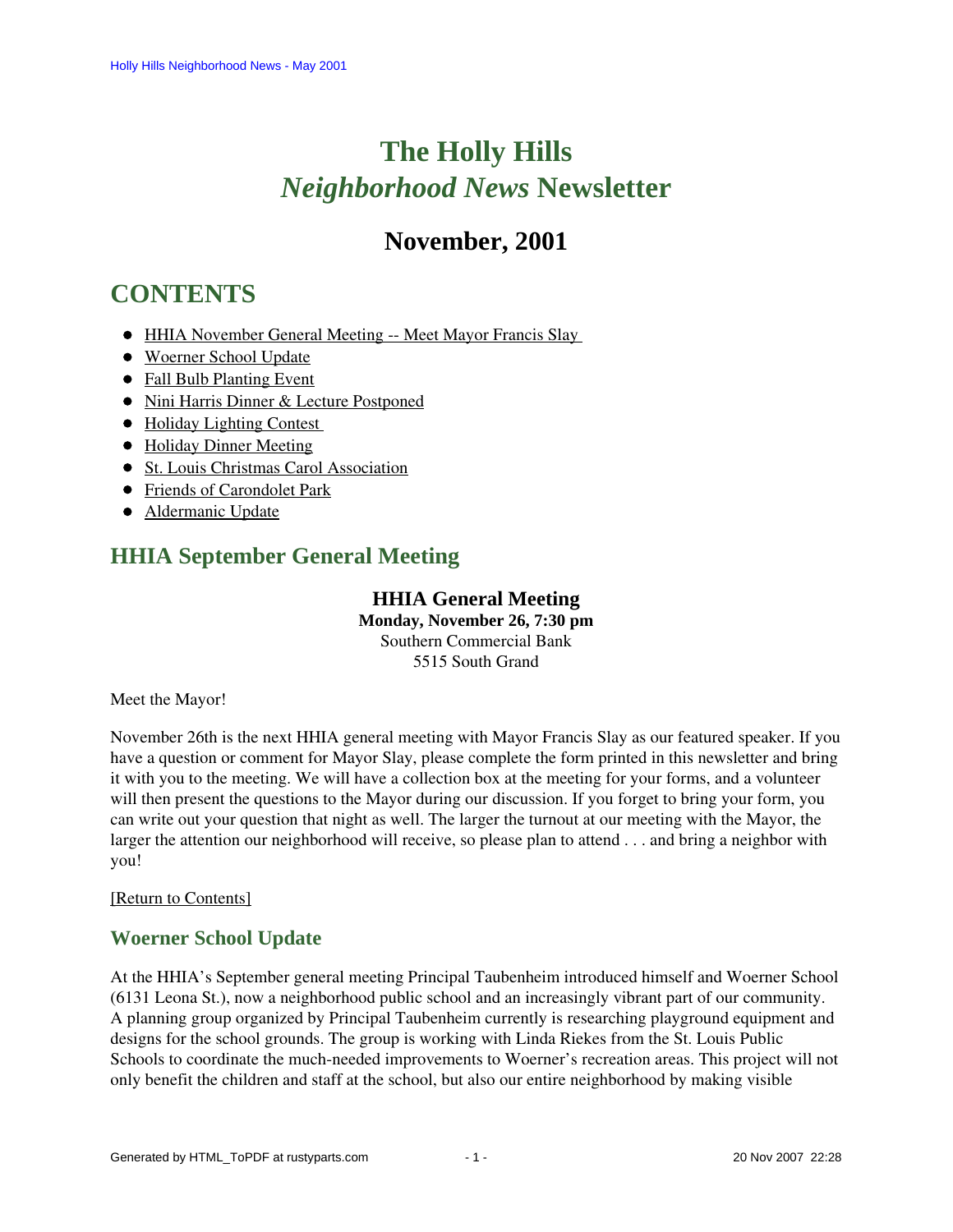capital improvements at the school. Once the plans are in place for the playground, Principal Taubenheim will publicize the design and solicit help in fundraising for the project. If you are interested in becoming a volunteer at the school, either to work on the playground project or in any other role, please call 481-8585 to request a volunteer application. Principal Taubenheim welcomes neighborhood visitors to the school and hopes to see an active community presence at work for our children.

#### <span id="page-1-0"></span>[\[Return to Contents\]](#page-0-2)

### **Fall Bulb Planting Event**

Thanks to a grant from Operation Brightside and the hard work of volunteers, 5,300 new tulip and daffodil plants will be blooming this spring in our neighborhood. Bulb plantings in our common areas are just one of the beautification projects sponsored and organized by the HHIA. If you are interested in becoming more involved in these types of projects, please contact the HHIA hotline and leave your name and phone number.

#### <span id="page-1-1"></span>[\[Return to Contents\]](#page-0-2)

### **Nini Harris Dinner & Lecture Postponed**

Due to construction delays, Chameleon Catering's reception room will not be available in time for the HHIA-sponsored dinner lecture with local historian Nini Harris. This event that focuses on the architecture and history of our neighborhood will be rescheduled to take place in the spring. Please stay tuned for details so you can plan to join your neighbors for an evening of good food and interesting stories.

#### <span id="page-1-2"></span>[\[Return to Contents\]](#page-0-2)

### **Holiday Lighting Contest**

The annual holiday lighting and decorating contest is right around the corner. Judging will take place December 16 through 20. Put on your best show! Winners will be announced in the January newsletter. Good luck and good cheer.

<span id="page-1-3"></span>[\[Return to Contents\]](#page-0-2) 

### **Holiday Dinner Meeting**

The HHIA's annual holiday dinner meeting will be held January 28th at the Bevo Mill. Tickets are \$18 per person and include a 2-hour open bar, buffet dinner (menu to be announced) and entertainment by our neighborhood's most illustrious celeb-Stan Kann. Checks can be made payable to the HHIA and mailed to P.O. Box 22144, St. Louis, MO 63116 or delivered to Beth Murphy, Treasurer, at November's general meeting.

#### <span id="page-1-4"></span>[\[Return to Contents\]](#page-0-2)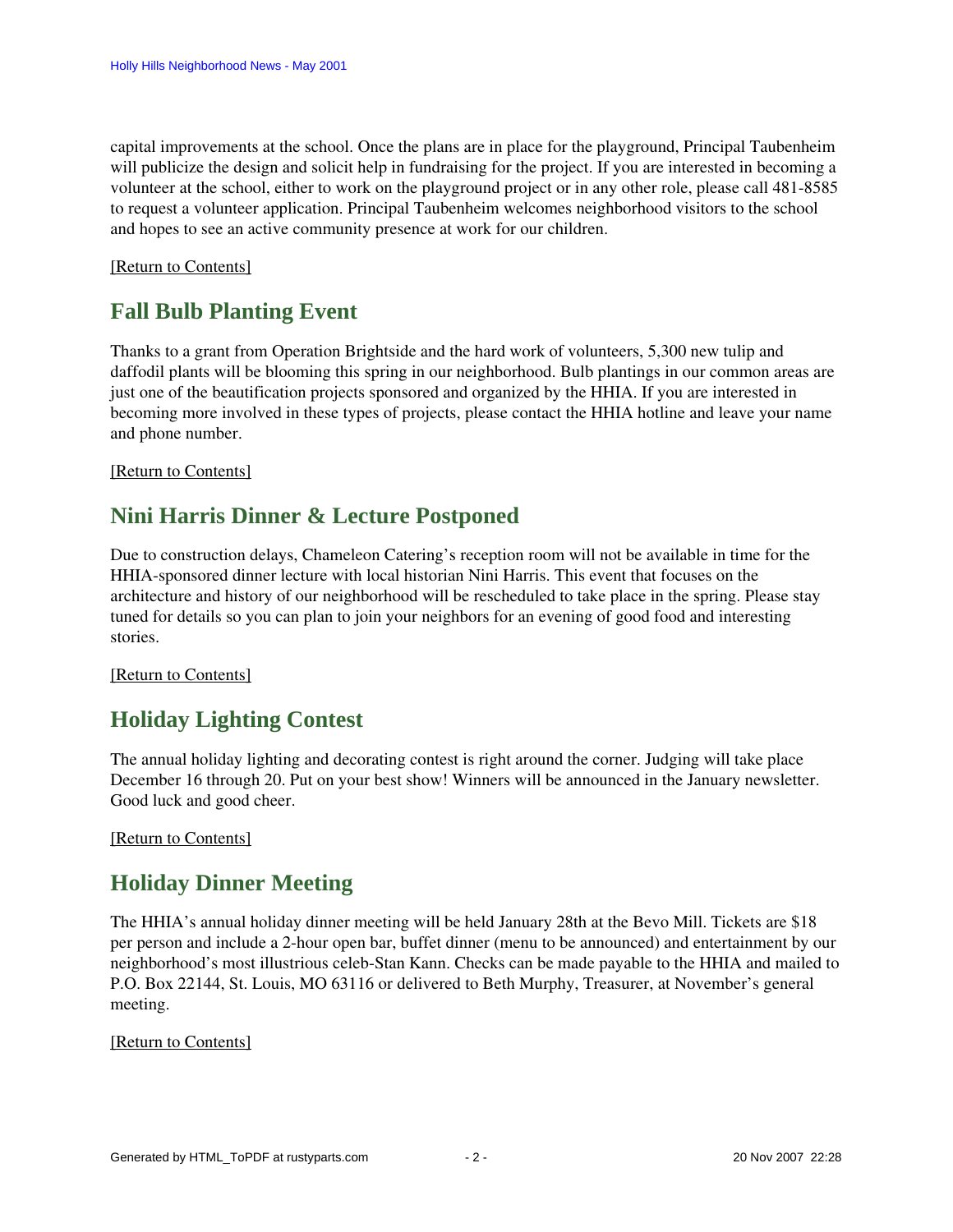### **St. Louis Christmas Carol Association**

Anyone interested in spreading some goodwill and raising funds for children's charities this winter season, can contact Ann Borgmeyer at 752-2528 to learn more about holiday caroling events.

#### [\[Return to Contents\]](#page-0-2)

### <span id="page-2-0"></span>**Friends of Carondolet Park**

A new group is sprouting up in our community: the Friends of Carondelet Park. This volunteer group, which is a separate entity from the HHIA, has the goal of promoting the park by partnering with City officials and the community. The group is having an informational meeting on Nov. 14th at 6:30 in the library of the Woerner School (6131 Leona). Aldermen Matt Villa and Fred Wessels will be in attendance at this meeting. If you'd like to learn more about the park and become involved in its continued well-being, please mark Nov. 14th on your calendar. There are many exciting developments happening in our park-come find out how you can be a part of them.

[\[Return to Contents\]](#page-0-2)

### <span id="page-2-1"></span>**Aldermanic Update**

#### **From Alderman Fred Wessels--13th Ward Update**

13th Ward A bill recently passed by the Board of Aldermen will modify the City sidewalk program to make the City responsible for the full cost of removal of any slabs that have been raised by trees planted between the curb and sidewalk. For instance, if six slabs need to be replaced and two have been damaged by a tree, the City will pay 100% of two slabs and 50% of the remaining 4 slabs. I encourage you to get your sidewalk repaired if it is in need. Now is the time to make an application for the next construction season. All those who apply now will have the work done next year. I expect a ward-redistricting bill to pass some time in November. There are several versions being proposed but all would leave the ward boundaries in the Holly Hills neighborhood unchanged.

#### **From Alderman Matt Villa--11th Ward Update**

The buildings at 1022-1028 Bates will be demolished by MSD sometime around the end of this year or the beginning of 2002. The land will then by used by MSD for the sewer project they will be working on in that area.

Curb work along Holly Hills Blvd. will be completed by a private contractor rather than the City. The work hopefully will be completed before the winter begins. In the spring, landscaping will be done to replace the grass that was torn up for the construction.

#### [\[Return to Contents\]](#page-0-2)

*Please address questions or comments about this Web site, the Holly Hills neighborhood, or the Holly Hills Improvement Association to our Webmaster.*